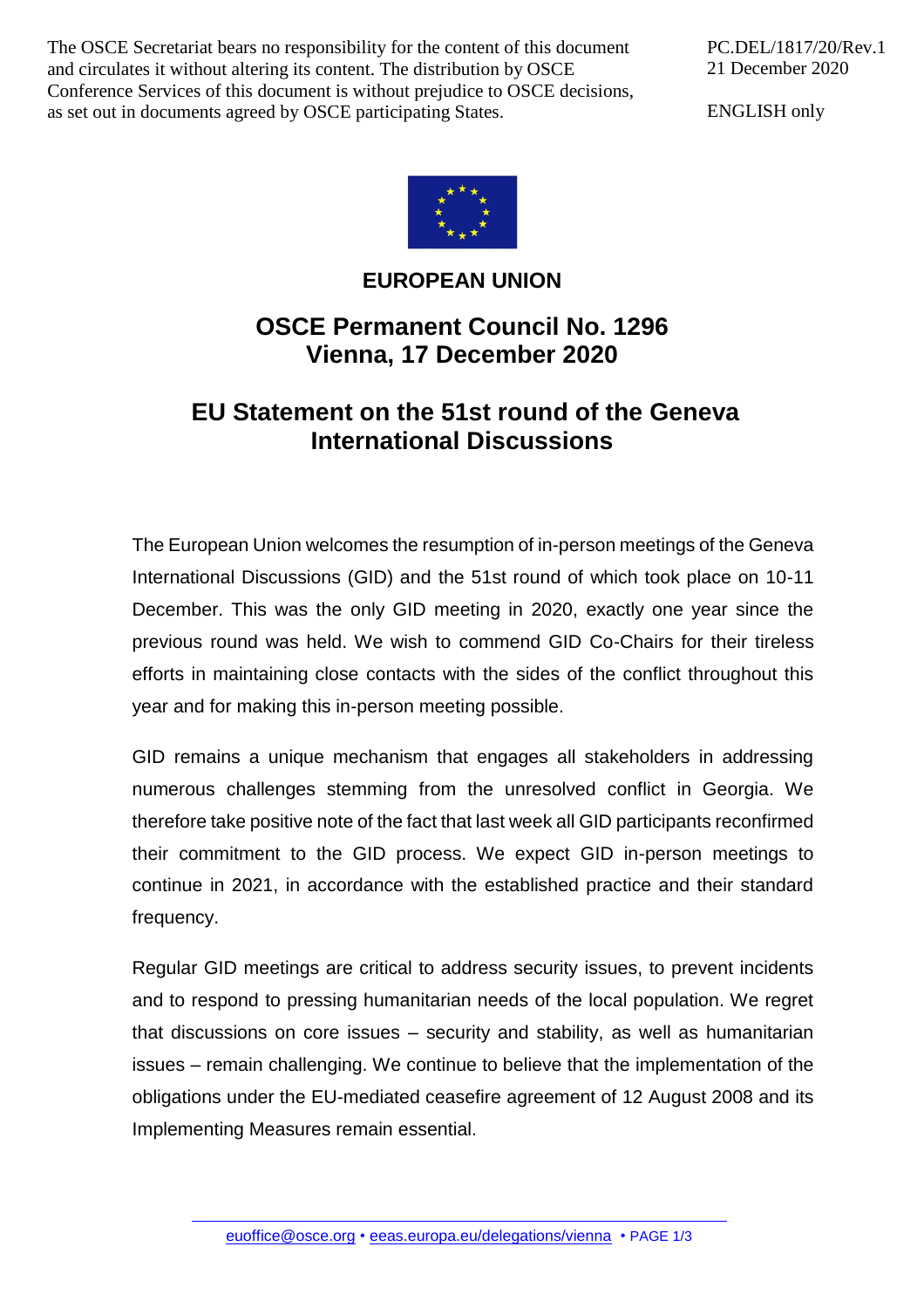The European Union is concerned about the most recent adoption of the programme on creation of a common socio-economic space between Georgia's region of Abkhazia and the Russian Federation, aiming at further intensification of de facto integration of a significant part of Georgia's territory into Russia. We are following these developments closely and assessing their implications.

The EU once again underlines its deep concern about the continuous deterioration of the human rights situation in Georgia's regions of Abkhazia and South Ossetia. The ongoing violations of the freedom of movement, including through the continued closure of the Administrative Boundary Line (ABL) crossing points, severely impact the security, safety and well-being of the local population.

The EU also remains deeply concerned about the continued arbitrary detentions, restrictions of property rights and discrimination of ethnic Georgians, including the removal of mother tongue education, as well as of the imposition of severe obstacles to the rights of displaced persons. We reiterate our call for thorough investigations into the fatal cases of the Georgian citizens while in arbitrary detention in Georgia's regions of Abkhazia and South Ossetia.

We regret the GID discussion on the issues of IDPs and refugees was again disrupted due to a walkout of Russian, Abkhaz and South Ossetian participants. We call on the GID representatives to discuss these important topics, which are other core issues of the GID talks.

The Covid-19 pandemic should serve as an incentive for cooperation. We therefore welcome the GID discussions on concrete positive steps taken to jointly address COVID19-related challenges and to help people living in Georgia's region of Abkhazia, including through the creation of humanitarian corridors. We call for similar steps to be also taken with regard to the population of Georgia's region of South Ossetia.

The EU welcomes the resumption of the Ergneti IPRM. We call for the immediate and unconditional resumption of the Gali IPRM and that it be conducted in line with the established rules. Sincere dialogue is needed in order to build trust and confidence and to significantly contribute to a future durable and sustainable solution of the conflict.